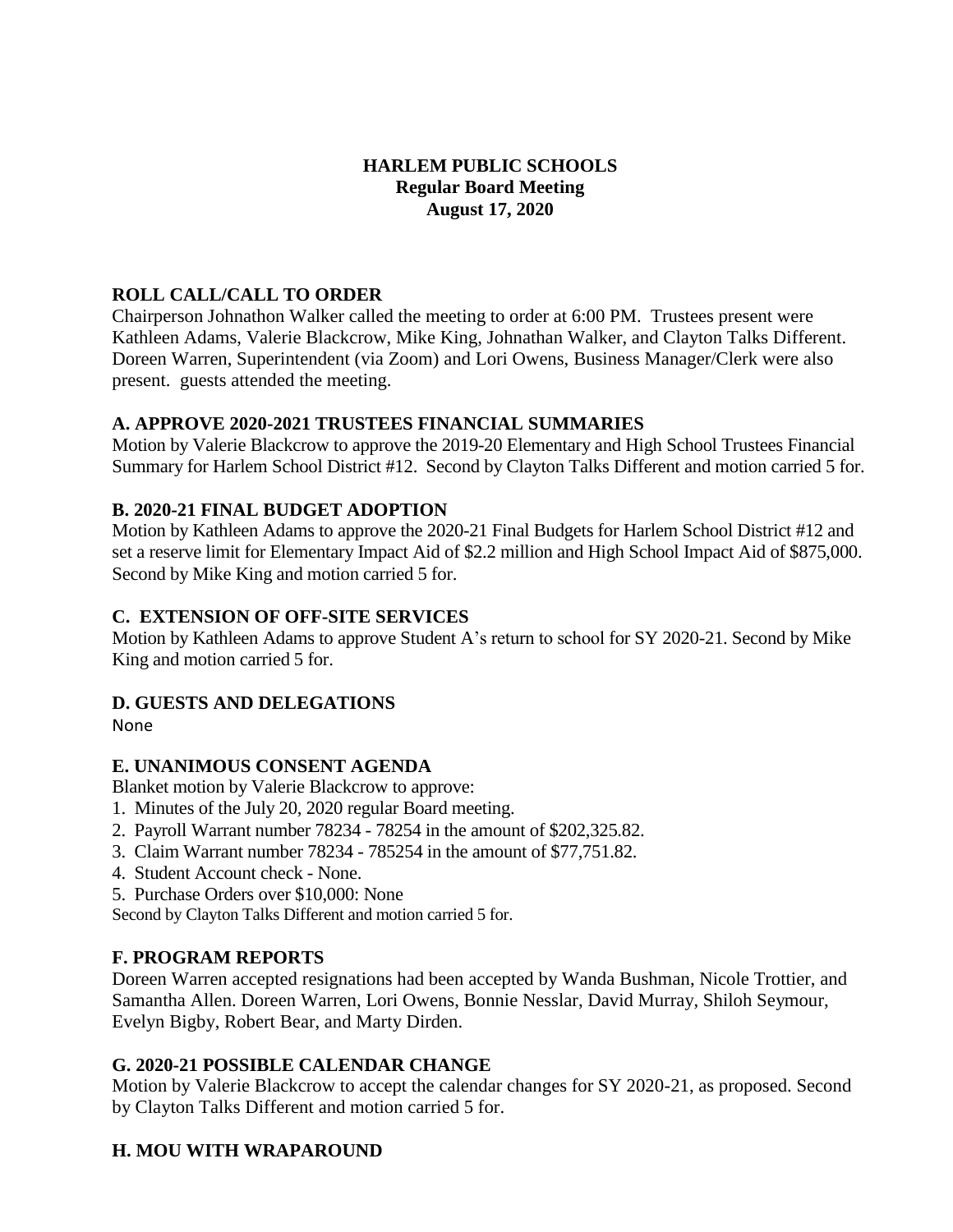Motion by Clayton Talks Different to approve the MOU with Montana Office of Public Instruction Systems of Care Tribal Wraparound Project. Second by Kathleen Adams and motion carried 5 for.

### **I. MOA WITH CERTIFIED AND CLASSIFIED UNIONS**

- 1. Motion by Kathleen Adams to approve the MOA with Harlem Education Union. Second by Clayton Talks Different and motion carried 5 for.
- **2.** Motion by Clayton Talks Different to approve to MOA with Harlem Classified Employees Education Association. Second by Mike King and motion carried 5 for.

## **J. COVID-19 REOPEN PLANS AND RESPONSE**

No motion regarding reopening plan, as the previously approved plan remains in place.

- 1. Motion by Kathleen Adams to declare a continuation of an emergency pursuant to MCA 20- 9-801, which will remain in effect until COVID-19 no longer remains a threat. Second by Mike King and motion carried 5 for.
- 2. Motion by Kathleen Adams to authorize the district to provide offsite instruction to enrolled students who live within the district and outside of our district. Second by Mike King and motion carried 5 for.
- 3. Motion by Kathleen Adams to authorize our administration and teachers to determine and declare proficiency for students. Second by Valerie Blackcrow and motion carried 5 for.

## **K. APPROVAL OF JR/SR HIGH ATHLETIC PROGRAMS**

- 1. Motion by Valerie Blackcrow to approve High School athletics and activities in accordance with the MHSA COVID-19 Pandemic Plan. Second by Kathleen Adams and motion carried 5 for.
- 2. Motion by Kathleen Adams to approve Junior High athletics and activities in accordance with the MHSA COVID-19 Pandemic Plan for High School sports. Second by Valerie Blackcrow and motion carried 5 for.
- 3. Motion by Clayton Talks Different to approve the Fan Plan for Harlem Jr/Sr High athletics and events. Second by Mike King and motion carried 5 for.

# **L. FACILITY USE AGREEMENT DURING COVID-19 PANDEMIC**

Motion by Kathleen Adams to discontinue the use of school buildings for outside activities such as funerals, elections, and other events, as per BP 4330 during the Fall 2020 semester. Second by Clayton Talks Different and motion carried 5 for.

# **M. HOUSING COMMITTEE RECOMMENDATIONS**

Motion by Valerie Blackcrow to offer district housing to Thomas Molina and Jonathan Bates. Second by Kathleen Adams and motion carried 5 for.

# **N. APPROVE HANDBOOKS**

Motion by Kathleen Adams to approve the following handbooks for SY 2020-21: Elementary Student Handbook, Jr/Sr High Student Handbook, Staff Handbook, Substitute Handbook, and Coach's Handbook. Second by Valerie Blackcrow and motion carried 5 for.

## **O. CONSIDERATION FOR ISSUANCE OF CONTRACTS FOR 2020-21 COACHES/EXTRA-CURRICULAR POSITIONS**